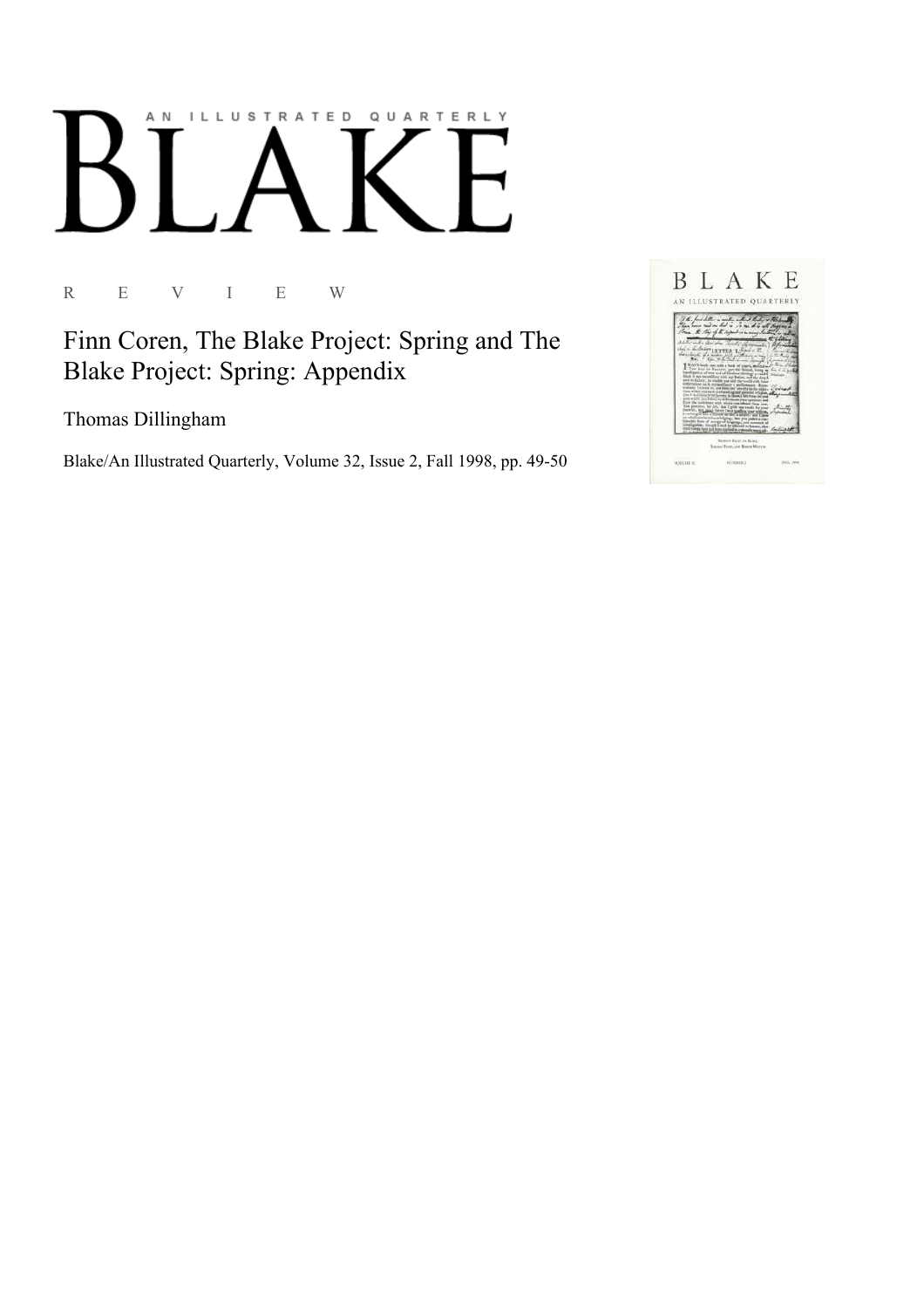*Books Supplement* but the now dormant *Blake Books:* three OUP incomes for two copyrights. Just as the Blake internet sites have shown so splendidly, we have at our disposal the means to lead our discipline in the digitalization of literary studies: Bentley's four Blake books ought to be there in the vanguard. Blake studies, and romanticism in general, should count itself fortunate to have been so well served, and for so long, by the dedicated (if not precisely devout) scholarship of Jerry and Beth Bentley.

Finn Coren, *The Blake Project:* Spring (Bard Records, BACD-1) (\$15.44) and *The Blake Project:* Spring: Appendix (Bard Records, BACD-2) (\$9.87).

## Reviewed by THOMAS DILLINGHAM

 $\mathbf M$ left for lovers of William Blake's poems by the anecdotes of his having sung some of them to tunes of his own devising at public gatherings. With no hope, apparently, of recovering Blake's tunes, we must be satisfied with the efforts of admirers. One of the best known is Parry's anthem based on the preface to Milton, and Ralph Vaughan Williams and Benjamin Britten, among others, have offered their versions of the lyrics, including some texts from *Songs of Innocence and of Experience.* More recently, Greg Brown has recorded his pleasant country/folk setting of the *Songs*  and before him, that indispensable citizen of the world, Allen Ginsberg, tuned the *Songs* in many public appearances and for several recordings, evolving a style of performance that fits nicely with what is called world music.

Now comes the artistically ambitious and powerful recording by a Norwegian rock composer, Finn Coren, *The Blake Project.* Presented in two parts of 10 songs each, "Spring" and "Silent Melancholy," with a separate "Appendix," this work can only be described as a song cycle, a term which might daunt by its implicit comparison with Schubert's *Winterreise,* Schumann's *Liederkreis,* or Mahler's Kindertötenlieder. In each case, the composer has chosen to set a series of poems by a master and has grouped the musical results to provide both meaningful interplay among the songs and an overall sense of unity. The same intention and effect are apparent in *The Blake Project.* Coren has been working on this cycle for nearly 10 years, producing settings of 22 of the *Songs of Innocence and of Experience* (including two versions each of "The Tyger" and "The Fly," along with two lyrics from *Poetical Sketches,* three from the Notebook, and "Jerusalem," the preface to *Milton.* 

Coren uses a variety of styles and instrumentations for the different songs; "The Sick Rose," for example, is a quiet



lament accompanied by acoustic guitar, while "London," set with electric piano, two violins and a cello, with Coren's vocal (as in some other songs as well) as a kind of *sprechstimme,* with a crooning repetition of the name "London" interpolated between verses. "To Tirzah" introduces a trumpet to particularly dramatic effect, while more exotic instruments (tablas, cembalo, Hardanger-fiddle, baglabouzouki) are featured along with the familiar electric guitars, bass, and percussion of more conventional rock groups. The musical styles range from the quiet, meditative sounds of "The Sick Rose," "The Voice of the Ancient Bard" or "Little Boy Lost" to hard percussion-driven rock (as in the angry sounds of "The Chimney Sweeper" or "Holy Thursday" from *Experience)* to a John Lennon-like lyricism (as in "Spring," "Cradle Song," or "Holy Thursday" from *Innocence)* to songs that might be compared with the best of Lou Reed or Elvis Costello. "Jerusalem" has the feel of an operatic chorale, though firmly grounded in rock idiom.

There is also variety in the production of the music—a few songs are recorded in relatively straightforward manner, while many are given a surreal or angry or even threatening quality by overdubbing, reverberation, echo, and startling sound effects. Coren is especially good at musically punctuating or emphasizing words or phrases with instrumental notes or riffs that function rather like the tendrils, flowers, vine leaves, insects and other intruders into Blake's verbal spaces. While the influences of the Beatles and others mentioned here are apparent, the music remains distinctively Coren's. (Listening with stereo earphones provides a particularly intense experience of the sometimes elaborate sound production on these albums.)

A most impressive feature of Coren's settings is his sense of the dialectical ironies and even wicked humor of many of the songs. "The Little Vagabond," for example, is pre-